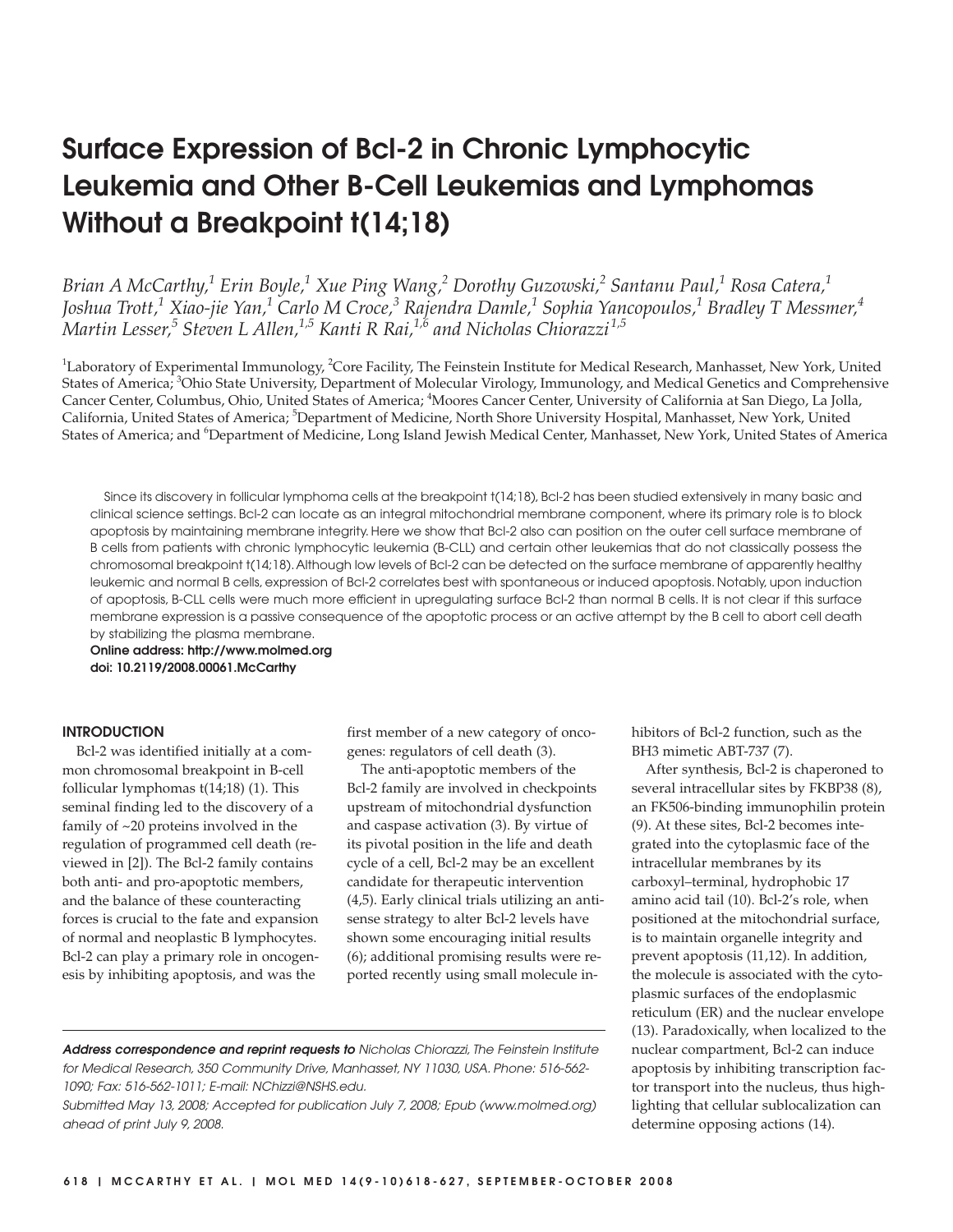In this manuscript, we demonstrate the presence of Bcl-2 on the surface membrane of human B lymphocytes, especially leukemic B cells from patients with B-cell type chronic lymphocytic leukemia (B-CLL) and certain related diseases. Although the function of cell surface-associated Bcl-2 is not clear, its appearance, primarily on cells undergoing apoptosis, suggests a relationship between surface membrane re-localization and the apoptotic process.

## MATERIALS AND METHODS

## Patients and Healthy Donors

The Institutional Review Board of the North Shore–LIJ Health System approved these studies. Following informed consent obtained in accordance with the Declaration of Helsinki, peripheral venous blood was taken from B-CLL patients and healthy subjects. B-CLL clones expressing IGHV genes differing by  $\geq 2\%$  from the most similar germline gene were defined as Mutated-CLL (M-CLL), and clones expressing IGHV genes with < 2% difference from germline gene as Unmutated-CLL (U-CLL).

For gene expression profiling studies, peripheral blood mononuclear cells (PBMC) were separated by Ficoll-Hypaque (Ficoll-Paque; Pharmacia LKB Biotechnology, Piscataway, NJ, USA) density gradient centrifugation, and then B cells were isolated by negative selection using the B-cell Isolation Kit (Miltenyi, Auburn, CA, USA) and MScolumns. For real-time quantitative polymerase chain reaction (RT-QPCR) verification, freshly isolated B-cells from B-CLL patients and control subjects matched for age  $(≥ 55 years)$  were separated by density gradient centrifugation and isolated by negative selection using RosetteSep (StemCell Technologies, Vancouver, Canada) according to the manufacturer's protocol. In some cases, particularly other malignancies, PBMC were cryopreserved with DMSO using a programmable cell-freezing machine (CryoMed, Mt. Clemens, MI, USA). These were subsequently thawed and analyzed.

In both cases, total RNA was isolated with the RNeasy kit (Qiagen, Valencia, CA, USA) as suggested by the manufacturer. For microarray analysis, double stranded cDNA was synthesized from total RNA using a T7-polyT primer and the SuperScript Choice System Kit (GibcoBRL/Invitrogen Carlsbad, CA, USA). cDNA was purified by phenol/ chloroform extraction and biotinylated by *in vitro* transcription using the Bio Array High Yield RNA transcript labeling kit (ENZO, Farmingdale, NY, USA). cRNA was purified and DNAse treated using the RNeasy kit, fragmented according to the Affymetrix protocol, and 15 []g hybridized to the Human HG-U95 or Human HG-U133 microarray chip sets (Affymetrix, Santa Clara, CA, USA). Chip hybridization, washing, and imaging were performed by the Core Facility of The Feinstein Institute for Medical Research following Affymetrix protocols and analyzed using Affymetrix-provided software. We used .cel and .txt files thus generated for subsequent analyses with Microsoft Excel (Redmond, WA, USA), DChip (Boston, MA, USA), GeneCluster (Cambridge, MA, USA), and Genesifter (Seattle, WA, USA).

## Cell Culture

Freshly isolated and negatively selected (RosetteSep) human B-cells, both from CLL patients and normal subjects, were cultured in IMDM media (Glutamax, GIBCO, Carlsbad, CA, USA) supplemented with 5% human AB serum (Atlanta Biologicals, Lawrenceville, GA, USA), 2 mM L-glutamine, 0.1 mM 2-mercaptoethanol (Chemicon, Temecula, CA, USA), and penicillin  $(100 \text{ U/mL})$ streptomycin (100  $\lg$ /mL) (GIBCO-BRL Life Technologies; Grand Island, NY, USA). In addition, the following cell lines were used: MEC-1 (15); RAMOS (Burkitt's lymphoma, IgM); Dakiki (Epstein-Barr virus-transformed lymphoblast, IgA), Jurkat (acute T-cell leukemia); and 697 (acute lymphoblastic leukemia) (697 was obtained from DSMZ [Braunschweig, Germany]). 697-Bcl-2 cells were verified to have a 10-fold

higher expression of Bcl-2 relative to 697- Neo cells (data not shown). 697 cells were maintained in RPMI 1640 supplemented with 10% human serum, plus glutamine and antibiotics. Other cell lines were maintained in RPMI medium (GIBCO) supplemented with 10% fetal bovine serum (FBS), penicillin (100 U/mL) streptomycin (100  $\sqrt{g/mL}$ ) (GIBCO-BRL), and 2 mM L-glutamine (GIBCO-BRL). All cells were cultured in humidified air with 5%  $\text{CO}_2$  at 37° C. Cells were induced to undergo apoptosis by exposure to camptothecin (Sigma, St Louis, MO, USA) or by changes in culture temperature. In the latter case, cells were placed in an Eppendorf tube and immersed in a water bath or placed on a heat block for 3–5 min at either 45° or 60° C before or after staining. Although either order yielded similar results, optimal data were obtained when cells were surface stained and then heated with a heat block. Flow cytometric gating was based on the isotype control antibody provided by the manufacturer and the amount of nonspecific signal in cells singly stained with Annexin V.

## Western Blot Analyses

Cells were collected and washed with cold PBS, erythrocytes removed with lysis buffer containing protease inhibitors (both from Roche, Basel, Switzerland) and stored at –20° C. Next, 5 mM ethylenediaminetetraacetic acid (EDTA), 150 mM NaCl, 0.1% sodium dodecyl sulfate (SDS), 0.1% sodium deoxycholate containing 1:40 dilution of protease inhibitor cocktail for mammalian cells and 1:50 dilution of phosphatase inhibitor cocktail 2 (both from Sigma-Aldrich, St. Louis, MO, USA) were added. The protein concentration of each cell lysate was determined with the RC and DC Protein Assay (Bio-Rad Laboratories, Hercules, CA, USA).

Proteins were separated by 10% SDS–polyacrylamide gel electrophoresis (PAGE) and transferred on Immobilon-P polyvinylidene difluoride membranes (Millipore, Bradford, MA, USA). Thirty □g of protein were loaded into each lane.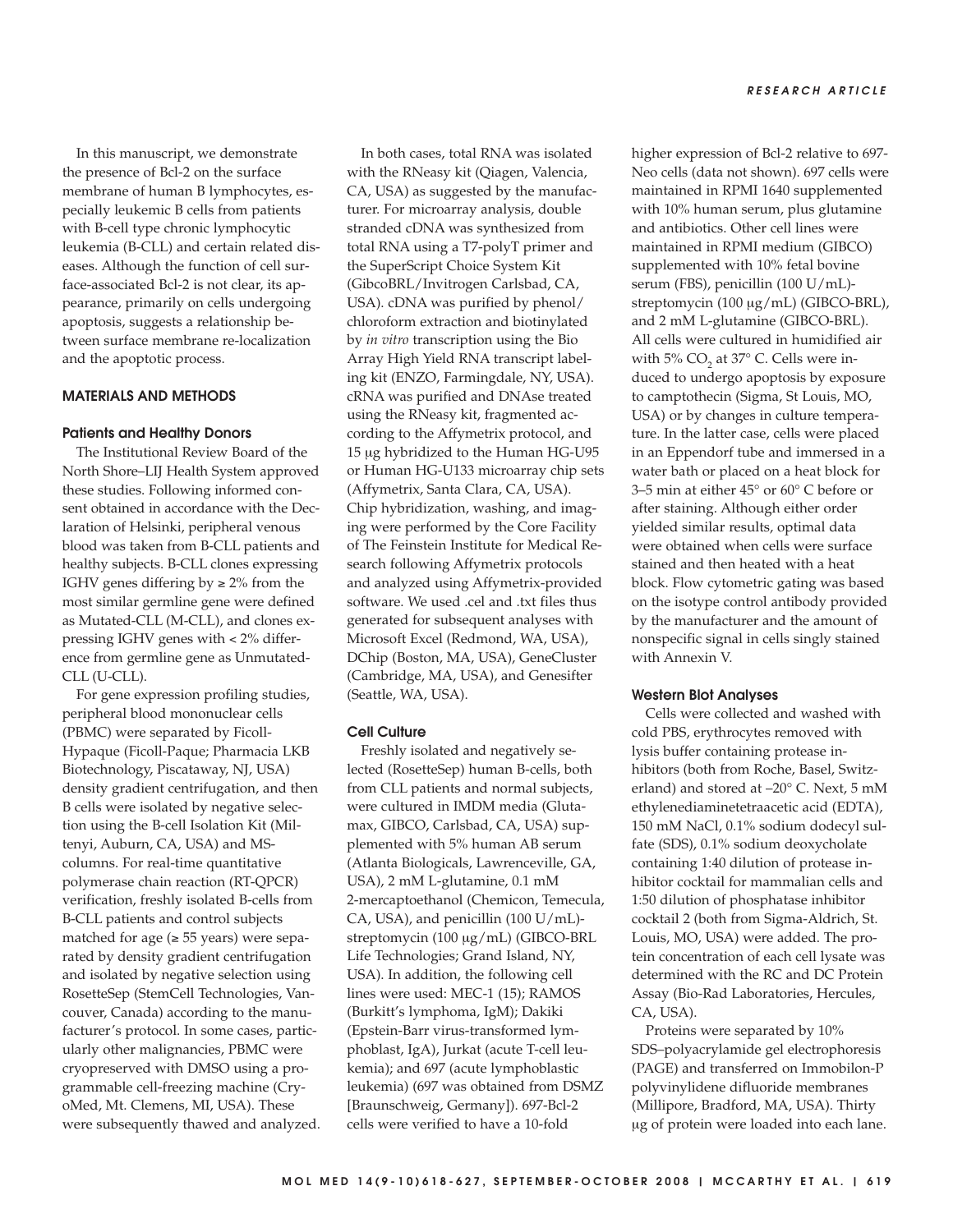Membranes were blotted at 4° C overnight with mouse anti-human Bcl-2 (BD, Franklin Lakes, NJ, USA). Immunodetection was achieved with goat antimouse IgG horseradish peroxidase (HRP)-linked polyclonal antibodies (New England BioLabs, Ipswich, MA, USA) and the ECL Plus (Enhanced Chemiluminescence) detection system (Amersham Biosciences, Piscataway, NJ, USA) with BioMax MR films (Eastman Kodak, Rochester, NY, USA). Protein bands were analyzed by ImageQuant software (Amersham Biosciences).

#### RT-QPCR

The relative expression of mRNA was determined using the ABI PRISM 7700 Sequence Detection System and TaqMan chemistry (Applied Biosystems, Foster City, CA, USA). Briefly, a set of forward and reverse primers were designed with a probe labeled with a reporter at the 5'end and a quencher at the 3'end in an internal region of the target sequence. Fluorescence was directly proportional to the amount of target RNA. Fluorescent intensity was measured at every cycle, and cycle numbers were determined at a point in which every sample was in the exponential phase. All samples were analyzed in duplicate, and β-actin was used as an internal control gene. Results were obtained as Ct (Threshold cycle) values, in which Ct is inversely proportional to the starting template copy number. Relative expression of the target gene was calculated in comparison to untreated control samples using the *delta delta Ct method* (User Bulletin #2; Applied Biosystems). Results were expressed as fold change with respect to the experimental control set being normalized to one. Primer sequences: Forward Primer: AAATCCATGCACCTAAACCTTTTG; Reverse: CAAATTCTACCTTGGAGGGA AAAAAC; Taqman Probe: CCGTG GGCCCTCCAGATAGCTCAT.

## Flow Cytometry

Freshly isolated or thawed, negativelyselected B cells from B-CLL patients and normal healthy donors were washed with PBS containing 1% FBS and 0.1% sodium

azide, and incubated for 20 min at 4° C with one of two mAbs (mouse 100 or hamster 6c8) specific for Bcl-2 (BD), with and without lineage specific antibodies to CD19, CD5, and CD11b. After fixation in 1% formaldehyde, cells were compared with others, similarly prepared but exposed to fluorochrome-conjugated isotype control mAbs, by flow sorting using a FACS-Aria (BD Biosciences, San Jose, CA, USA) or a FACS-Caliber (BD Biosciences). Cryopreserved samples from patients with acute lymphoblastic leukemia (ALL), hairy cell leukemia (HCL), and multiple myeloma (MM) were analyzed after costaining with mAbs specific for CD10, CD19, and CD138, respectively. Cells from untreated B-CLL patients and normal subjects were gated on the lymphocyte group prior to analysis; other untreated leukemias were gated on singlets. Experimental samples were analyzed as total cells or gated to eliminate debris.

Cell cycle changes and the occurrence of apoptosis were detected by flow cytometry after incubating cells with propidium iodide (PI; Calbiochem, San Diego, CA, USA).  $1 \times 10^6$  cells were exposed to hypotonic PI (0.05 mg/mL PI, 0.1% Triton X-100), and data were acquired on a FACS-Caliber with a 488-nm argon laser. In some instances, cells were examined for viability with Annexin V conjugated to FITC, PE, or APC (BD Biosciences). Acquisition and analysis were performed with CellQuest software (BD Biosciences) of FlowJo (Tree Star Inc, Ashland, OR, USA). Apoptotic cells in PI samples were calculated from the  $subG<sub>1</sub>$ fraction as previously described (16,17).

#### Confocal Microscopy

Cells were washed and stained with appropriate mAbs as described for flow cytometry and then exposed to 4% paraformaldehyde for 20 min, followed by another wash. Anti-fade reagent (ProLong Gold; V, Carlsbad, CA, USA) was added before mounting on slides with coverslips. Isotype control mAbs were used to evaluate non-specific binding. Images were collected using a 60 × numerical aperture 1.4 PlanApo infinity-corrected

objective with an Olympus Fluoview 300 confocal microscope (Olympus America Inc., Center Valley, PA, USA). Files were converted to bitmap in Paint (Microsoft, Redmond, WA, USA) and adjusted for brightness and contrast with Microsoft Picture Manager (Microsoft).

#### Statistical Analyses

Data were analyzed with Microsoft Excel for statistical significance using Student *t* test. Two-tailed distributions were used except for experiments in which apoptosis was induced with camptothecin (Sigma, St Louis, MO, USA) or by heat, for which a one-tailed *t* test was utilized, since these treatments would not be expected to increase viability. *P* values < 0.05 were considered statistically significant. Error bars represent standard deviations.

*All supplementary materials are available online at molmed*.*org*.

## RESULTS

## Bcl-2 is Elevated in B-CLL at the RNA and Protein Levels

B-CLL cells have enhanced levels of intracellular Bcl-2 (18), thereby assisting the tumor cells in evading elimination by apoptosis. We verified these findings, at the RNA level, by microarray analyses with two Affymetrix chips followed by RT-QPCR, and, at the protein level, by intracellular immunofluorescence and Western blotting (Figure 1). Upon initial screening based on Affymetrix probe calls, 6 of 13 microarray probe sets showed highly significant increases in Bcl-2 mRNA levels. The average fold change for B-CLL patients  $(n = 35)$  compared with controls (*n* = 24) was 4.44 (Figure 1B), which correlated well with the average RT-QPCR fold change for 18 paired B-CLL and normal samples, 5.53 (Figure 1C).

Western blotting analyses comparing B-cell lysates of five B-CLL patients with those of three normal individuals matched for age also confirmed increased levels of Bcl-2 protein in all leukemic samples relative to control (Figure 1D). For the cohort of B-CLL samples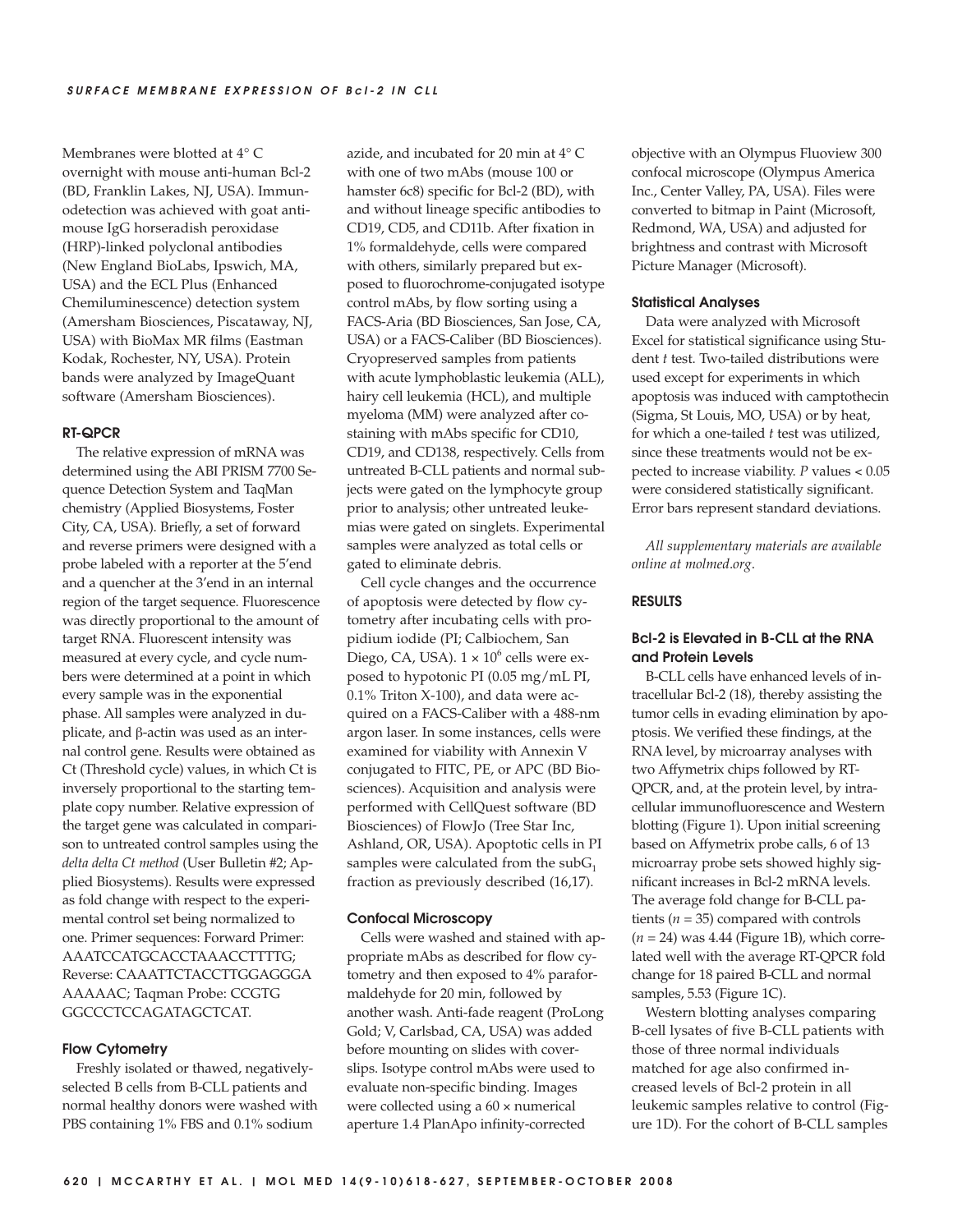

Figure 1. Expression of Bcl-2 mRNA and protein. (A) Microarray analysis of Bcl-2. Probe sets for Bcl-2 found to be significantly different at initial gene expression screening by microarray. The first column is the Affymetrix chip version, the second column is the fold change of B-CLL samples compared with samples from normal subjects ( $n = 59$ ), and the third column is the t test value (one-tailed, type 2). (B) RT-QPCR verification of Bcl-2 levels. Graphic representation of data for the first round of RT-QPCR verification. Eighteen paired samples from B-CLL patients and normal individuals were analyzed for fold change differences. Control data were normalized to one and the delta delta CT method of analysis was employed. (C) Summary chart of the Bcl-2 RNA message. Numbers represent the mean log fold change of Bcl-2 mRNA as measured by RT-QPCR for the samples shown in Figure 1B. (D)Western blot analysis of Bcl-2 protein levels. Lysates of B cells from five B-CLL patients on the left and three healthy subjects matched for age on the right were separated by SDS-PAGE electrophoresis and probed with a Bcl-2-specific antibody. The presence of very similar amounts of β actin in each lane indicates similar protein loading for each lane.

used in Figure 2, an average of 98.45% of cells expressed intracellular Bcl-2 by immunofluorescence (data not shown).

# Bcl-2 Detected on the Surface Membrane of B-CLL Cells

We exposed freshly drawn, never frozen B cells from U-CLL  $(n = 19)$  and M-CLL  $(n = 20)$  patients to FITC-labeled mAbs specific for Bcl-2 (see Figure 2, Supplemental Figure 1) and analyzed for surface membrane (sm) expression of the protein by flow cytometry. Leukemic B cells clearly expressed smBcl-2 (Figure 2A). This was the case for both M-CLL and U-CLL clones, and there was no statistically significant difference in smBcl-2 levels between the

two patient subgroups ( $P = 0.65$ ). SmBcl-2 expression by B-CLL cells was verified with the same specific mAb linked to a different fluorochrome, PE; furthermore, analyses with another mAb clone isolated from a different species, Armenian hamster, yielded similar results (data not shown).

The pattern of smBcl-2 expression varied among B-CLL clones, ranging from distinct, dense populations of CD19<sup>+</sup>CD5<sup>+</sup> smBcl-2<sup>+</sup> cells (Figure 2B, far right column) to CD19<sup>+</sup>CD5<sup>+</sup>smBcl-2<sup>+</sup> populations containing fewer cells (Figure 2B, second column from right). Finally, a subset of clones expressed only a few CD19<sup>+</sup>CD5<sup>+</sup>smBcl-2<sup>+</sup> cells (Figure 2B, third column from right ).

# Bcl-2 Detected on the Surface Membrane of Normal B Lymphocytes but Not B-Lineage Cell Lines

We next evaluated smBcl-2 expression on fresh human B lymphocytes from healthy, age-matched subjects. Normal B cells expressed smBcl-2, albeit at levels less than that of B-CLL cells (Figure 2A, 2B). This difference in membrane expression was highly significant when compared with B-CLL as a whole  $(P = 3.75 \times 10^{-6})$ ; see Figure 2A) or with its subtypes (U-CLL, *P* =  $8.26 \times 10^{-5}$  and M-CLL,  $P = 5.05 \times 10^{-6}$ ).

In addition, we analyzed smBcl-2 expression on human cord blood B cells. These cells were chosen because of surface membrane expression of CD5, a characteristic marker for CLL (19,20). Cord blood expression of smBcl-2 was not of the same magnitude as seen in B-CLL, as evidenced by the insignificant *P* value for the CD5<sup>+</sup> ( $P = 0.07$ ) as well as CD5<sup>-</sup> ( $P =$ 0.21) cord blood cells. Although smBcl-2 expression was more evident among CD5<sup>+</sup> cord blood cells ( $n = 5$ ) than CD5<sup>-</sup> cord blood cells  $(n = 7)$  from the same samples (2.39% – 5.07%; see Figure 2A), this difference was not significant.

Several cell lines also were analyzed. Dakiki, an EBV transformed, IgAexpressing B-cell line from a patient with nasopharyngeal carcinoma; Jurkat, a T lymphoblast cell line from a patient with acute T cell leukemia; and MEC1, a transformed B-cell line derived from a B-CLL patient, were each negative for smBcl-2 (data not shown). Similarly, a human acute lymphoblastic leukemia cell line, 697, which was transfected with Bcl-2, did not have detectable smBcl-2, before or after transfection. RAMOS B cells, a Burkitt's lymphoma cell line, showed some positive cells, particularly after apoptotic induction by irradiation, although a large amount of non-specific binding occurred after apoptosis induction (data not shown).

# Relationship between smBcl-2 and Cell Viability in B-CLL and Normal Human B Cells

Because mouse B cells can express smBcl-2 during apoptosis (21), we ex-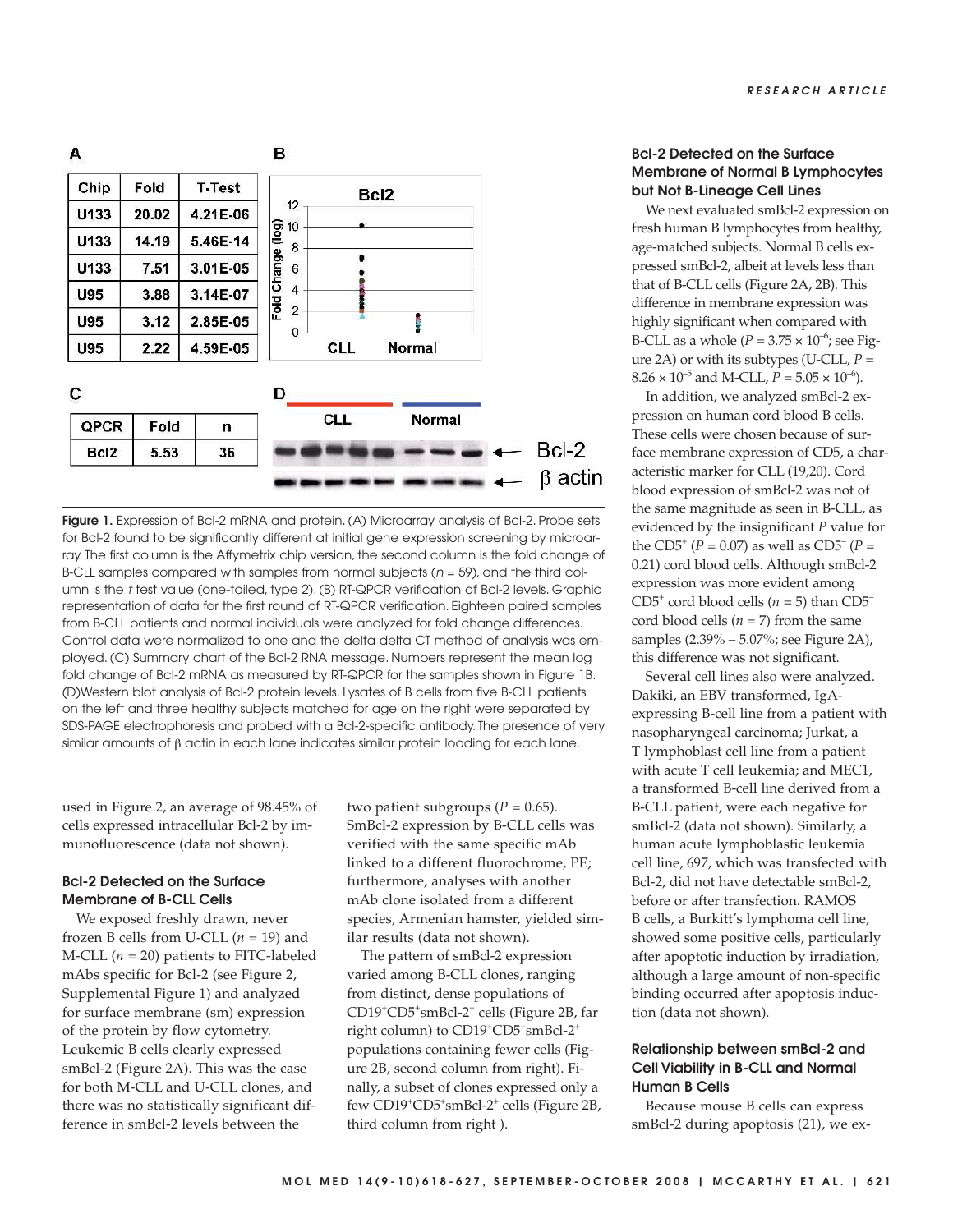

Figure 2. Flow cytometric analysis of Bcl-2 surface membrane expression. (A) Bcl-2 levels on fresh B cells. Graphic representation of the percent of smBcl-2<sup>+</sup> cells in B cells isolated from age-matched normal individuals, CD5– and CD5<sup>+</sup> fractions enriched from cord blood B cells, M-CLL and U-CLL patients, and a composite of the B-CLL patients were compared after flow cytometric staining with the PE-conjugated mouse anti-human Bcl-2 mAb 100. (B) Population analysis of smBcl-2<sup>+</sup> cells. Contour plot of Bcl-2 levels in B cells from age-matched healthy controls and B-CLL patients. Normal controls are pictured as CD19 (y-axis) by Bcl2 (x-axis). B-CLL samples are first gated on CD19 and then shown as CD5 (y-axis) by Bcl2 (x-axis).

amined smBcl-2 expression on human B lymphocytes from B-CLL patients and normal subjects undergoing cell death. First, thawed cells, which would be expected to exhibit increased levels of apoptosis over fresh cells, were analyzed. Comparing these data to those

from cells that had not been cryopreserved, the average percent smBcl-2<sup>+</sup> cells in frozen/thawed samples was increased significantly compared with cells that had never been frozen and thawed (11.99 versus 23.41, respectively,  $P = 0.01$ ; Figure 3A). Similar to fresh

cells (see Figure 2), there was a significant difference in smBcl-2 levels between B-CLL cells and B cells from normal subjects  $(P = 0.03)$ ; see Figure 3A). However, there was no significant difference between M-CLL or U-CLL and normal controls in the thawed subset, possibly because of sample size (*P* = 0.056 and 0.16, respectively).

Next, lymphoid populations from B-CLL patients were examined by flow cytometry, using forward scatter to divide the populations into smaller cells (R1), typically increased among dying/ dead cells, and larger (R2), more viable cells. smBcl-2 expression was markedly enriched in the smaller, dying/dead cell population than in larger, healthier cells. For patient 435, virtually all smBcl-2 was found on small cells, while, for patient 753, a lesser percentage, but still mostly the small cells, were smBcl-2<sup>+</sup> (Figure 3B).

To correlate smBcl-2 expression with the occurrence of apoptosis specifically, we analyzed freshly isolated B cells of both B-CLL and normal subjects by flow cytometry for smBcl-2 and cell viability, using either PI or Annexin V approaches. Consistent with other data sets, there was a significant difference in smBcl-2<sup>+</sup> cells when comparing B-CLL and normal B cells (*P* = 0.02; Figure 4A, Supplemental Figure 2). The numbers of  $smBcl-2^+$ and Annexin V<sup>+</sup> cells were elevated in B-CLL compared with normal controls, suggesting that, as apoptosis proceeded, smBcl-2 expression increased.

Finally, to directly examine the appearance of smBcl-2 during the apoptotic process, B cells were analyzed after inducing apoptosis by multiple methods: exposure to non-physiologic temperatures: 4° C (data not shown), 45° C (data not shown), and 60° C (Figure 4B, Supplemental Data Figure 3); or by exposure to camptothecin, a chemical that induces apoptosis in B-CLL cells (22) by affecting expression of Bcl-2 family members (23) (Figure 5A, Supplemental Data Figure 4). Figure 4B is representative of repeated experiments heating normal B-cells at 60° C for 3 min. Expos-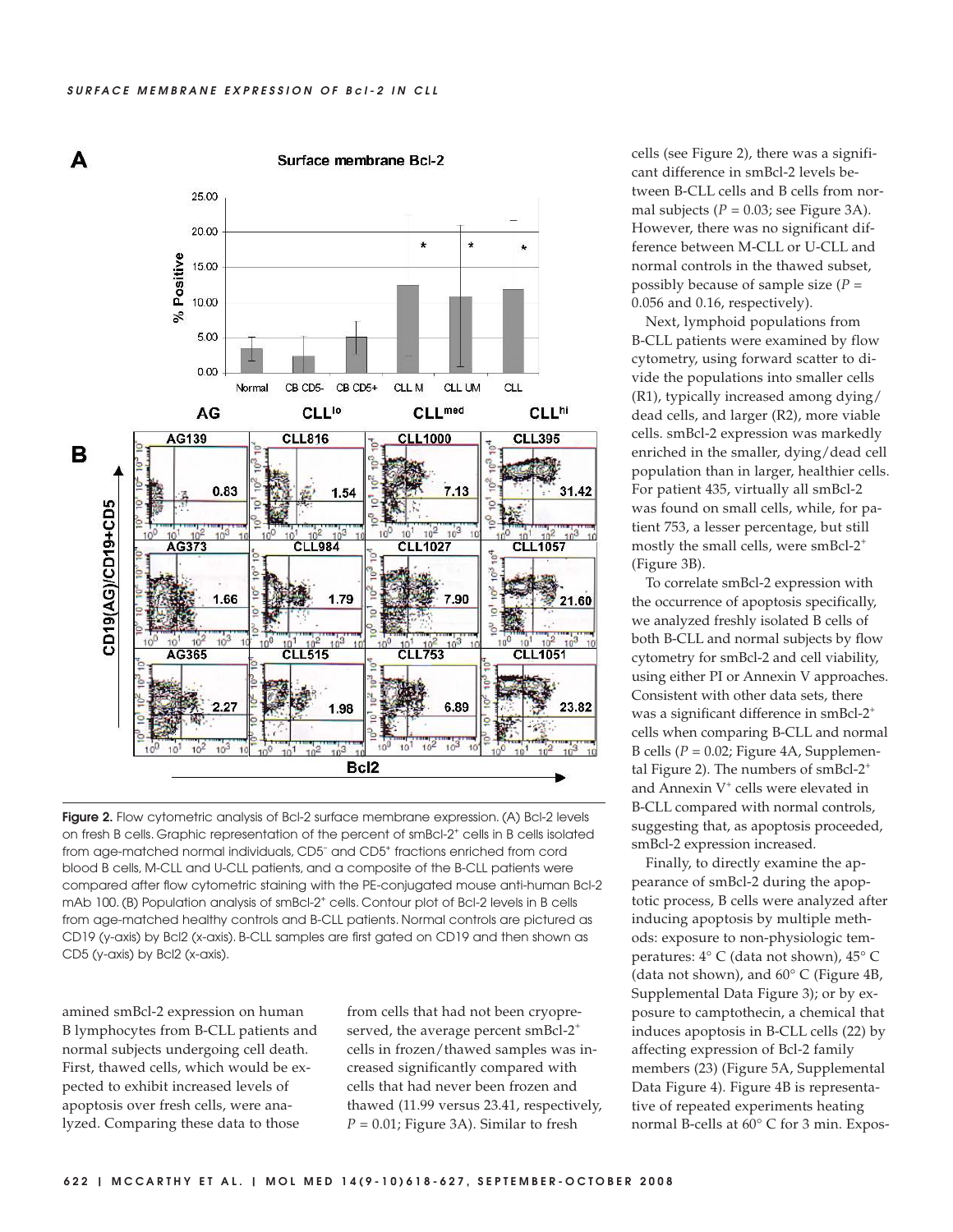#### RESEARCH ARTICLE



Figure 3. Patterns of smBcl-2 expression. (A) Analysis of smBcl-2 levels on frozen cells. Graphic representation of Bcl-2 levels in B cells from age-matched healthy subjects (first bar on left), M-CLL patients (second bar), and all B-CLL patients combined (right bar). Data were analyzed with Student t test. A significant difference was found between B-CLL patients and normal control subjects (P < 0.03). (B) Analysis of gated cell populations. Two B-CLL samples were analyzed after gating into subpopulations based on forward and side scatter (left column), ungated (second column) R2 cells only (third column), or R1 cells only (fourth column). Numbers represent the R1 and R2 populations in the left graph and percent double positive cells, CD19 (y-axis) and Bcl2 (x-axis), in the remaining.

ing normal B cells  $(n = 9)$  to these conditions always induced significant levels of apoptosis, but not always a significant increase in smBcl-2 expression. The corresponding *t* tests for cells heated 3 min (Supplemental Figure 3A,3B) are shown in Supplemental Data Figure 3D. Cells exposed to 60° C for 4 min induced over 98% Annexin V-binding cells with an increase in smBcl-2 of ~33%. Since the degree of smBcl-2 expression was not always proportional to the level of apoptosis induction at 3 or 4

min, it is difficult to draw a clear conclusion as to the relevance of smBcl-2. Of note, treating B-CLL cells with 10 [M camptothecin for 1 d significantly induced apoptosis in both B-CLL cells and normal aging B cells ( $P = 0.01$ ; Figure 5A); however only B-CLL cells expressed significantly more smBcl-2 (*P* = 0.03; Figure 5A). Figure 5B illustrates an example of enhanced smBcl-2 expression by Annexin V<sup>high</sup> versus Annexin V<sup>low</sup> members of a B-CLL clone (note scale difference).



Figure 4. Correlation between smBcl-2 expression and induction of apoptosis. (A) Analysis of fresh cells. B-cells from B-CLL patients and age-matched normal controls, that were never frozen, were analyzed simultaneously for smBcl-2 expression (left bar) and for apoptosis ( $n = 12$ ). PI was used to quantify apoptosis by DNA fragmentation (middle bar)  $(n = 6)$ as well as Annexin V positivity (right bar)  $(n = 6)$ . Asterisk indicates a significant difference in levels of smBcl-2 between normal and B-CLL samples  $(P = 0.02)$ . (B) Heat-challenged normal B cells. Normal B cells from normal age-matched subjects were exposed to a 60° C hot water bath and then analyzed for smBcl-2 and viability by Annexin V binding; levels are shown before heating (left) and after (right), respectively.

# Microscopic Examination of smBcl-2 Expression

To further corroborate surface membrane expression of Bcl-2, confocal microscopy was performed (Figure 6). Similar to results obtained with flow cytometry (see Figure 2), heterogeneous patterns of smBcl-2 expression were observed, and some B-CLL clones contained more smBcl-2<sup>+</sup> cells (Figure 6A) than others (Figure 6B,6C).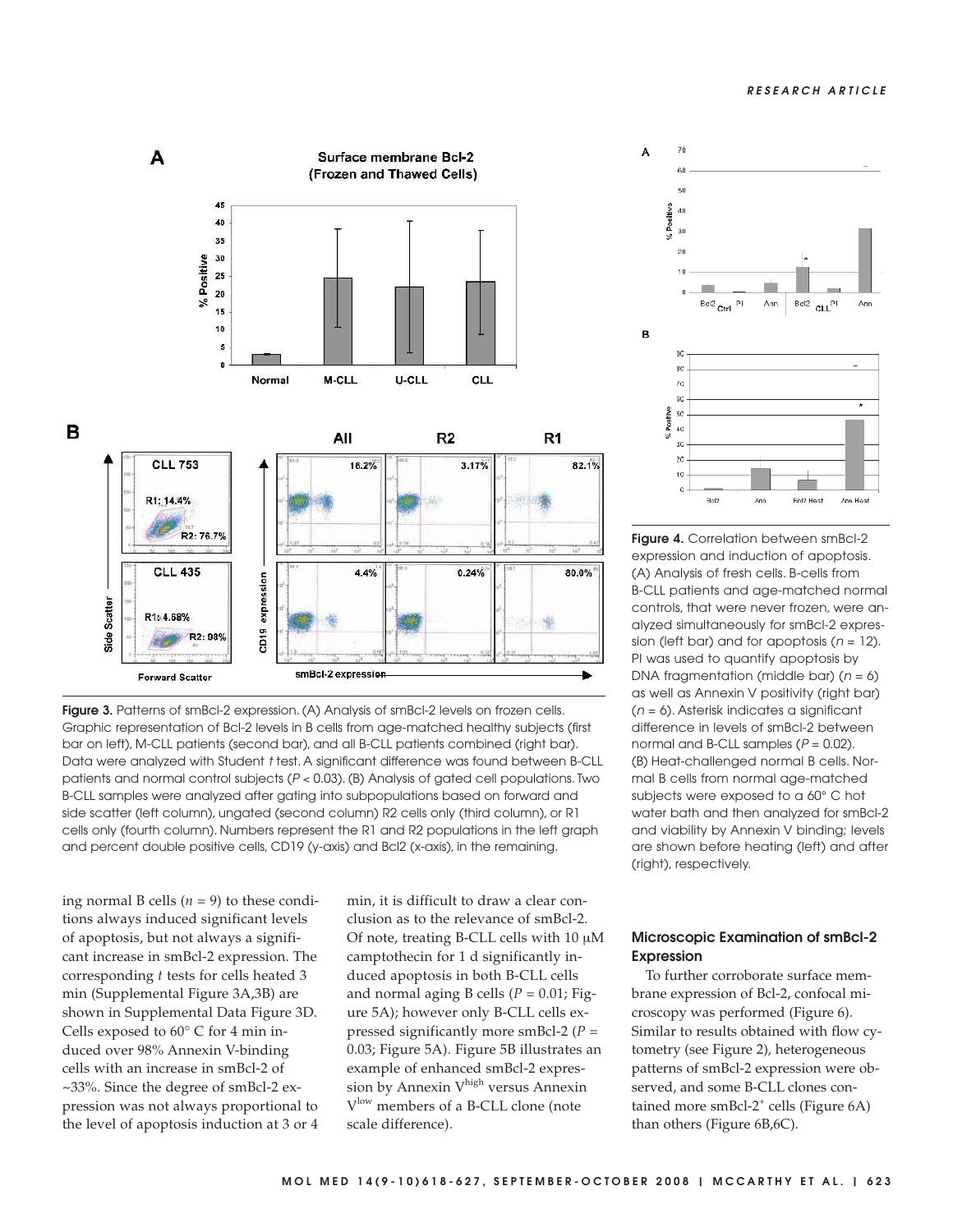



# smBcl-2 Detected in Other B-cell Malignancies Lacking t(14;18)

To determine if smBcl-2 expression was unique to B-CLL, cells from other B-cell leukemias and lymphoproliferative disorders were analyzed. smBcl-2 was detected on B cells from patients with ALL (Figure 7A–D), HCL (Figure 7E), and MM (Figure 7F). Of note, smBcl-2 was found at very high levels in virtually every ALL sample analyzed. Rows A–C illustrate data with unsorted samples, while rows D–F are data generated from cells sorted as described in Materials and Methods. The differences in ALL3 between rows A and D may represent cell debris generated by cell sorting. In addition, a difference was seen between

two HCL cases studied (225 and 1317): levels of smBcl-2<sup>+</sup> cells were similar (85.8% and 89.5%, respectively), although the subG1 apoptotic peak dominated for HCL225 but was only a minor population for HCL1317; thus, in this latter instance, more smBcl-2 was detected among viable cells.

We also confirmed that smBcl-2 expression was enriched among dying cells from these other B-cell derived neoplasms, using simultaneous flow cytometry for smBcl-2 expression and PI analysis for DNA fragmentation (Figure 7D-F). These studies showed a clear correlation of smBcl-2 levels with the numbers of cells undergoing apoptosis in each disease.



Figure 6. Confocal microscopy reveals Bcl-2 on the surface of B-CLL cells. Fresh, never frozen, B-CLL cells are shown as representative of at least triplicate microscope fields, surface stained for Bcl-2 FITC (mAb 100, left panel) and an isotype control antibody (right panel). The bar scale (in the top left picture) indicates 10 mM.

## **DISCUSSION**

In this study, we confirmed elevated Bcl-2 levels within B-CLL cells at the RNA and protein level. Microarray results from two different Affymetrix chips, U95 and U133, were verified by RT-QPCR and Western blot analyses (see Figure 1). We also uncovered the surprising presence of Bcl-2 on the surface of leukemic B cells, identified by flow cytometry (see Figure 2), and corroborated by confocal microscopy (see Figure 6). Although variable on a case-by-case basis, B-CLL cells had significantly increased levels of smBcl-2 (see Figure 2) on both fresh and frozen cells when compared with B cells from the blood of normal neonates and adult subjects.

smBcl-2 expression has been reported in the murine thymocyte cell line, EL-4 (21), and its presence detected in the membrane fractions of cell lines and lymphomas with the t(14;18) translocation (24). Chen-Levy visualized low levels of smBcl-2 by phase contrast microscopy in a human follicular lymphoma cell line that carries the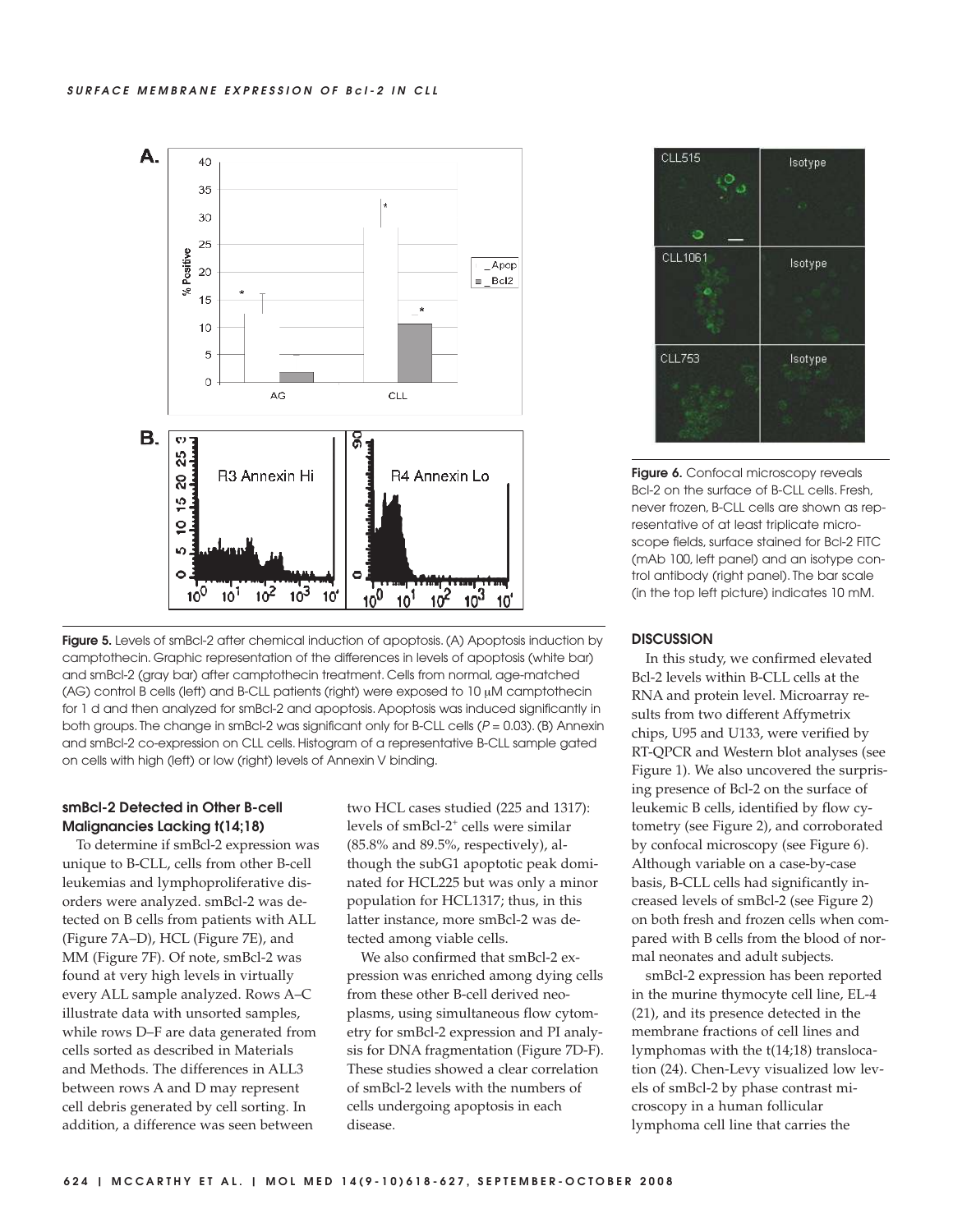

Figure 7. smBcl-2 expression in other leukemias. (A-C) smBcl-2 expression in acute lymphocytic leukemia (ALL). Three ALL samples were stained for CD19 (column 1), CD10 (characteristic of ALL; column 2), PE mouse anti-human Bcl-2 (column 3), and FITC mouse antihuman Bcl-2 (column 4). (D–F) smBcl-2 expression in non-CLL lymphoproliferative disorders. ALL (D), HCL (E), and MM (F) samples were FACS sorted for expression of CD19 or a more specific characteristic marker (see Materials and Methods), and then analyzed for smBcl-2 expression and apoptosis by PI. Numbers represent the percentages of smBcl-2<sup>+</sup> cells.

t(14;18) translocation. In a cell line retrovirally transfected to overexpress Bcl-2, the plasma membrane fraction contained Bcl-2 protein, while control cells did not (25), leading to the proposal that Bcl-2 localized to plasma membranes suppressed oxidative damage, as it does for mitochondrial membranes, and thereby had functional significance, possibly providing a survival advantage to these cells. Similarly, when Bcl-2 was observed in the membrane of mouse cells undergoing apoptosis, it was proposed that Bcl-2, a known antioxidant (26–28), might maintain plasma membrane integrity as it does at the mitochondrial membrane.

Although smBcl-2 was enhanced in dying cells, in several cases apparently healthy cells were smBcl-2<sup>+</sup>, and, therefore, we cannot rule out a function for smBcl-2 in viable cells. Therefore, our finding of smBcl-2 occurring at lower levels on adult and cord blood B cell populations than on B-CLL cells suggests exaggeration of a normal function in leukemic clones. However, using surface markers to identify cellular health can be misleading at times. For example, smAnnexin A1 on HCL cells might lead to the false conclusion that these were compromised cells. In fact, Annexin A1 binding to the cell surface is seen with such consistency that it is now a marker for the disease (29). In this study, HCL cases exhibited a large percent of smBcl-2<sup>+</sup> cells, as did previously cryopreserved ALL samples.

In examining the functional relevance of smBcl-2 and its upregulation during apoptosis, it may be asked whether cells positive for smBcl-2 are utilizing the molecule in a functional manner or if the appearance of the protein in the plasma membrane is merely a reflection of altered lipid bilayer integrity. We currently do not have data supporting or excluding either possibility. Several rescue points have been identified during apoptosis (30,31). However, since smBcl-2 levels are increased in the small, probably dying, cell population identified by forward and side scatter (see Figure 3B) and by enhanced expression of Annexin V (see Figure 5B), but are not associated with DNA fragmentation defined by PI analysis (see Figure 4A), a mid-point during the apoptotic process is suggested as a targeted checkpoint by our studies. Takashina *et al*. have described rescue of HEK293 cells from apoptosis after activation of caspase 3 and appearance of membrane blebbing (32). This stage was associated with absent-to-low levels of Annexin V binding. Although the mech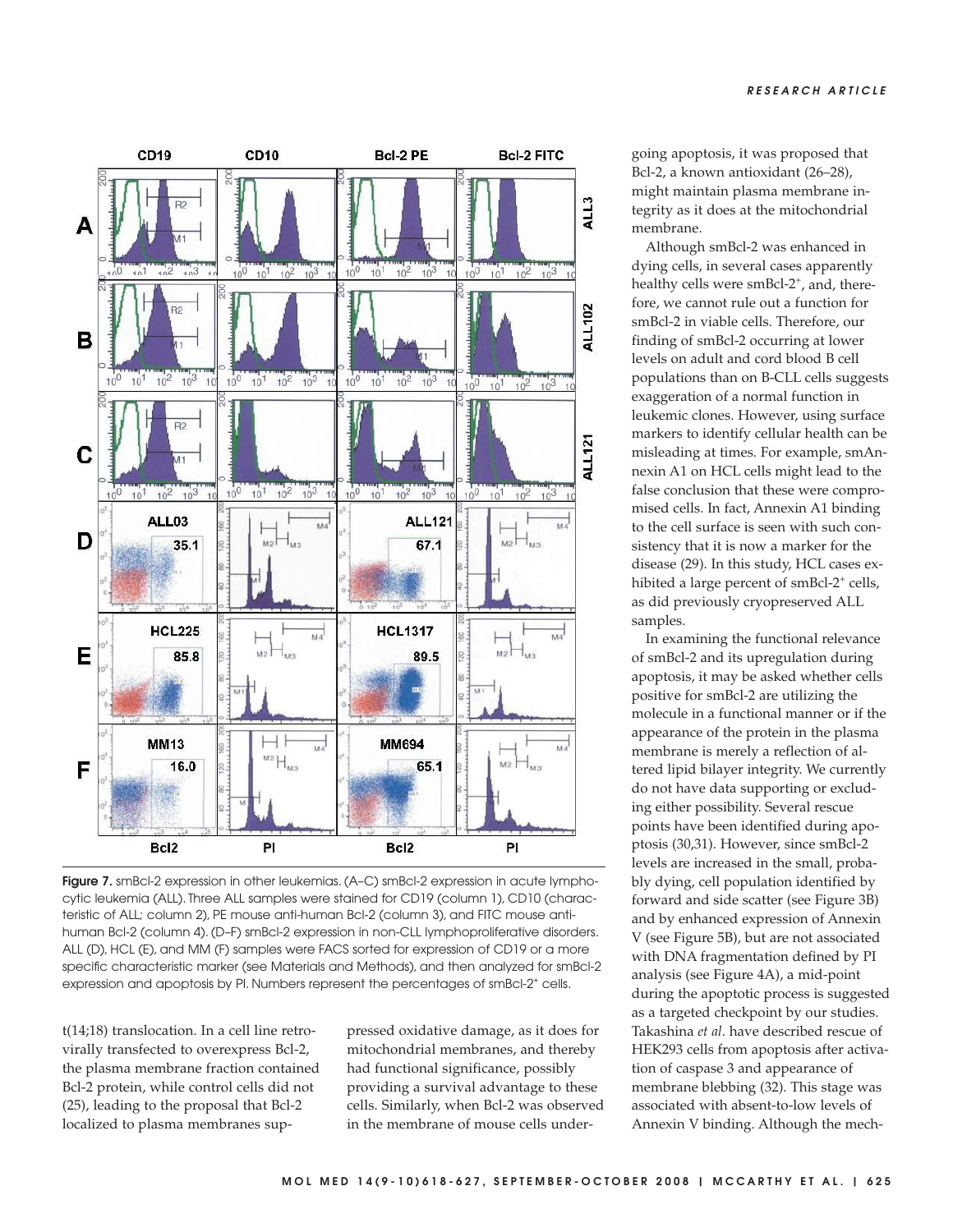anism responsible for the rescue of cells displaying membrane blebbing was not defined, upregulation of Bcl-2, along with *cF*LIP and IAP, did not occur. However, it should be mentioned that translocation of existing Bcl-2 to the plasma membrane was not considered. Although these findings are not consistent with prior findings indicating a checkpoint that precedes membrane blebbing (4,5), reversal of membrane blebbing also has been reported for pancreatic acinar cells over-stimulated by specific agonists (33). Although cancer cells presumably have many mechanisms to attempt to avoid cell death (for example, epigenetic silencing of DAPK1, a protein thought to assist in early apoptosis through promoter methylation that has been observed in almost all cases of sporadic B-CLL analyzed, (34), our data leave the possibility open that smBcl-2 may provide an additional advantage for the B-CLL clone during apoptosis. This may not be unreasonable considering the documentation that Bcl-2 and other family members become ER membrane-associated with stress (for example, excessive amounts of folded proteins [35], leading to survival activities such as autophagy [36]). In addition, the contribution of the Bcl-2 family to other activities not associated with apoptosis needs to be considered, that is, involvement in the cell cycle (37), repair of damaged DNA (37,38), and metabolism of glucose (39).

In summary, the presence of Bcl-2 on the surface membrane of B-CLL cells and B cells of certain other lymphoproliferative disorders is a surprising finding, although, at this juncture, it is not clear if smBcl-2 expression is a passive consequence of the apoptotic process or an active attempt to abort cell death by stabilizing the surface membrane. Further investigations of the functional relevance of this finding are warranted.

## ACKNOWLEDGMENTS

The authors thank Herb Borerro, Tom McCloskey, Stella Stefanova, and Amanda Chan of The Feinstein Institute, Manhasset, New York, United States of

America, and Carolyn Cheney of Ohio State University, Columbus, Ohio, United States of America, for their help with flow cytometric and confocal microscopic analyses. The Bcl-2-overexpressing variant of 697, 697-Bcl-2, and its empty-vector control, 697-Neo22, were the kind gift of Drs. Shinichi Kitada and John Reed of the Burnham Institute for Medical Research, La Jolla, California, United States of America. We also are grateful to N Muthusamy, Ohio State University, for assistance with the 697 cell experiments, and to Gloria Telusma, Rahena Chowdhury, and Somara Rafiq for assistance with B cell isolation. Finally, we acknowledge the insights of Drs. Patricia Mongini, Michael Grever, and John Byrd in preparation of the manuscript.

These studies were supported in part by RO1 grant CA 87956 from the NIH National Cancer Institute, M01 General Clinical Research Center Grant (RR018535) from the NIH National Center for Research Resources, and fellowship grants from the Lauri Strauss Leukemia Foundation. The Karches Foundation, Peter Jay Sharp Foundation, Prince Family Foundation, Marks Foundation, the Jean Walton Fund for Lymphoma and Myeloma Research, and the Joseph Eletto Leukemia Research Fund also provided support for these studies.

#### REFERENCES

- 1. Tsujimoto Y, Gorham J, Cossman J, Jaffe E, Croce CM. (1985) The t(14;18) chromosome translocations involved in B-cell neoplasms result from mistakes in VDJ joining. *Science* 229:1390–3.
- 2. Reed JC. (2008) Bcl-2-family proteins and hematologic malignancies: history and future prospects. *Blood* 111:3322–30.
- 3. Chao DT, Korsmeyer SJ. (1998) BCL-2 family: regulators of cell death. *Annu*. *Rev*. *Immunol*. 16:395–419.
- 4. Danial NN, Korsmeyer SJ. (2004) Cell death: critical control points. *Cell* 116:205–19.
- 5. Danial NN. (2007) BCL-2 family proteins: critical checkpoints of apoptotic cell death. *Clin*. *Cancer Res*. 13:7254–63.
- 6. Ciardiello F, Tortora G. (2002) Inhibition of bcl-2 as cancer therapy. *Ann*. *Oncol*. 13:501–2.
- 7. Del Gaizo Moore V, *et al*. (2007) Chronic lymphocytic leukemia requires BCL2 to sequester prodeath BIM, explaining sensitivity to BCL2 an-

tagonist ABT-737. *J*. *Clin*. *Invest*. 117:112–21.

- 8. Shirane M, Nakayama KI. (2003) Inherent calcineurin inhibitor FKBP38 targets Bcl-2 to mitochondria and inhibits apoptosis. *Nat*. *Cell*. *Biol*. 5:28–37.
- 9. Fischer G, Aumuller T. (2003) Regulation of peptide bond cis/trans isomerization by enzyme catalysis and its implication in physiological processes. *Rev*. *Physiol*. *Biochem*. *Pharmacol*. 148:105–50.
- 10. Nguyen M, Millar DG, Yong VW, Korsmeyer SJ, Shore GC. (1993) Targeting of Bcl-2 to the mitochondrial outer membrane by a COOH-terminal signal anchor sequence. *J*. *Biol*. *Chem*. 268:25265–8.
- 11. Yang J, *et al*. (1997) Prevention of apoptosis by Bcl-2: release of cytochrome c from mitochondria blocked. *Science* 275:1129–32.
- 12. Green DR, Reed JC. (1998) Mitochondria and apoptosis. *Science* 281:1309–12.
- 13. Krajewski S, *et al*. (1993) Investigation of the subcellular distribution of the bcl-2 oncoprotein: residence in the nuclear envelope, endoplasmic reticulum, and outer mitochondrial membranes. *Cancer Res*. 53:4701–14.
- 14. Portier BP, Taglialatela G. (2006) Bcl-2 localized at the nuclear compartment induces apoptosis after transient overexpression. *J*. *Biol*. *Chem*. 281:40493–502.
- 15. Stacchini A, *et al*. (1999) MEC1 and MEC2: two new cell lines derived from B-chronic lymphocytic leukaemia in prolymphocytoid transformation. *Leuk*. *Res*. 23:127–36.
- 16. Nicoletti I, Migliorati G, Pagliacci MC, Grignani F, Riccardi C. (1991) A rapid and simple method for measuring thymocyte apoptosis by propidium iodide staining and flow cytometry. *J*. *Immunol*. *Methods* 139:271–9.
- 17. McCloskey TW, Oyaizu N, Coronesi M, Pahwa S. (1994) Use of a flow cytometric assay to quantitate apoptosis in human lymphocytes. *Clin*. *Immunol*. *Immunopathol*. 71:14–8.
- 18. Gottardi D, *et al*. (1996) In leukaemic CD5+ B cells the expression of BCL-2 gene family is shifted toward protection from apoptosis. *Br*. *J*. *Haematol*. 94:612–8.
- 19. Bhat NM, *et al*. (1992) The ontogeny and functional characteristics of human B-1 (CD5+ B) cells. *Int*. *Immunol*. 4:243–52.
- 20. Kipps TJ. (1989) The CD5 B cell. *Adv*. *Immunol*. 47:117–85.
- 21. Sapozhnikov AM, Gusarova GA, Ponomarev ED, Telford WG. (2002) Translocation of cytoplasmic HSP70 onto the surface of EL-4 cells during apoptosis. *Cell*. *Prolif*. 35:193–206.
- 22. Silber R, *et al*. (1994) Chemosensitivity of lymphocytes from patients with B-cell chronic lymphocytic leukemia to chlorambucil, fludarabine, and camptothecin analogs. *Blood* 84:3440–6.
- 23. Mei Y, *et al*. (2007) Noxa/Mcl-1 balance regulates susceptibility of cells to camptothecin-induced apoptosis. *Neoplasia* 9:871–81.
- 24. Chen-Levy Z, Nourse J, Cleary ML. (1989) The bcl-2 candidate proto-oncogene product is a 24-